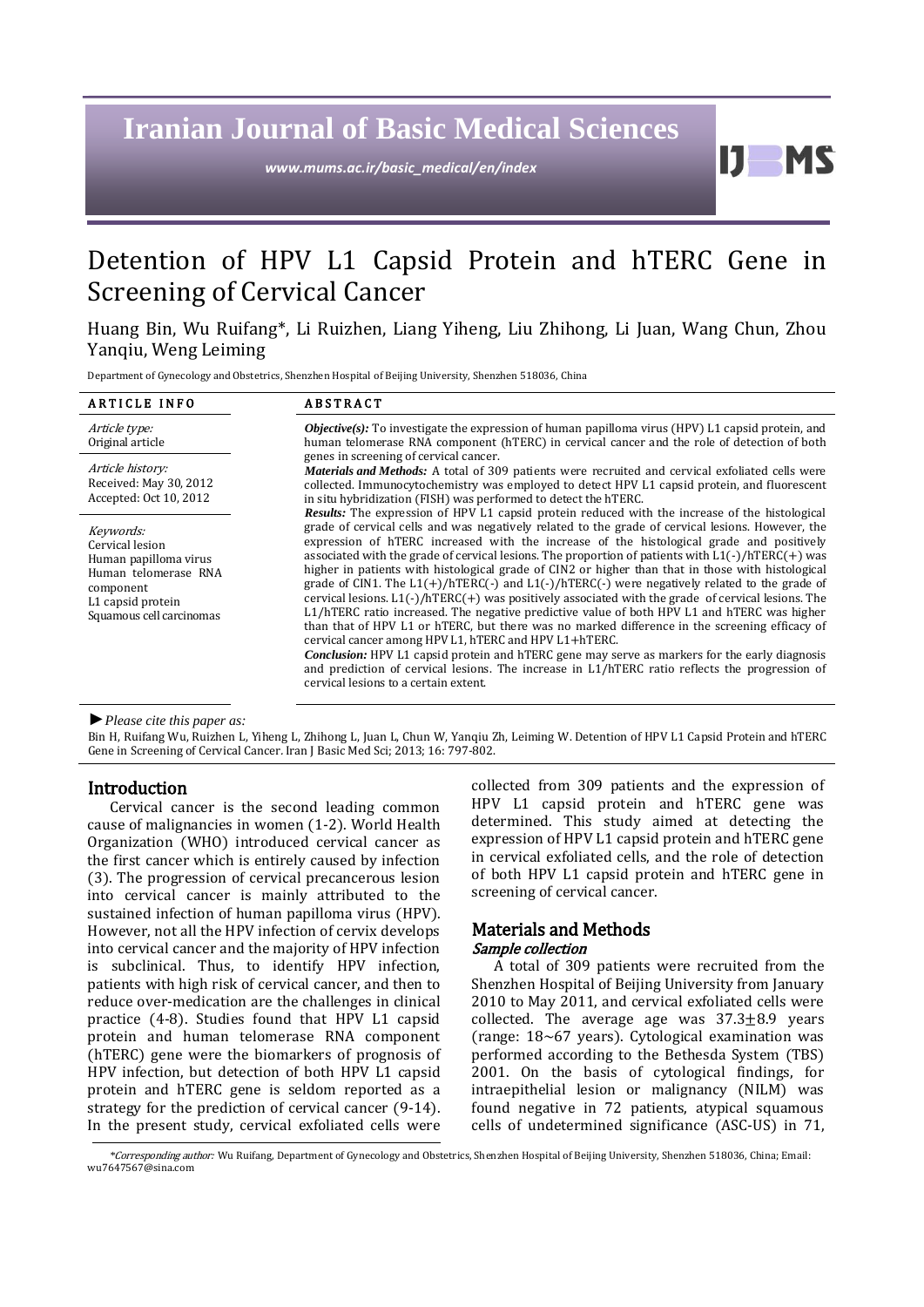atypical squamous cells-cannot exclude high-grade squamous intraepithelial (ASC-H) in 19, Low grade squamous intraepithelial lesion (LSIL) in 80, high grade cervical squamous intraepithelial lesion (HSIL) in 49 and squamous-cell carcinoma (SCC) in 18. On the basis of pathological findings, cervical intraepithelial neoplasia (CIN) grade 1 was found in 168 patients, CIN grade 2/3 in 84, SCC in 24, normal cervical cells/cells of chronic cervicitis (absence of CIN or NILM) in 33. All patients had no conization of cervix, ureterectomy and a history of radiotherapy and/or chemotherapy. Patients with abnormal cells (≥ASC-US) or positive for HPV DNA also received vaginoscopy and biopsy. Diagnostic curettage was performed if necessary.

#### Immunocytochemistry for HPV L1 Capsid Protein

CytoReact cell/tissue HPV L1 detection kit (Myprice Medical Technology Co., Ltd, USA) was used to detect HPV L1 capsid protein according to manufacturer's instructions. In brief, the smeared cells were fixed in 96% ethanol for 20 min and then dried. Subsequently, these cells underwent dehydration in 96%, 75% and 50% ethanol series and then in distilled water (2 min for each). Following washing with acid, pre-hybridization was done and inactivation of endogenous peroxidase was performed to remove the non-specific staining. Exogenous HPV L1 antibody was used to treat these cells followed by DNA hybridization and treatment<br>with exogenous antibody again. Following with exogenous antibody again. Following hybridization, treatment with RNAase and peroxidase was performed. Staining was done with alkaline phosphatase and immunohistochemistry by AEC staining. Counterstaining and mounting were performed and sections were preserved at room temperature in dark. These sections were observed under a microscope. Sections with one nucleus stained red were regarded as positive for HPV L1. In addition, the negative and positive samples provided by the manufacture served as negative and positive controls, respectively and observed under a microscope. Sections with one nucleus stained red were regarded as positive for HPV L1.

## Detection of hTERC gene with fluorescent in situ hybridization (FISH)

Probes (hTERC/CSP3 DNA) were provided by the Beijing Jinpujia Medical Technology Company. These probes can hybridize into 3q26.3, and red fluorescence (Tetramethylrhodamine) was presented. CSP3 served as a control probe, can hybridize into the centromere of chromosome 3 and presented green fluorescence. In brief, the cervical exfoliated cells were digested in collagenase B, treated with hypotonic solution and then fixed. Then cells were digested in pepsin. Following drying, cells were denaturated in formamide. The sections were hybridized with pre-denaturated probes overnight. After washing, the sections were observed under a fluorescence microscope. Normal cells had single nucleus and presented one red and one green signal. Cells with abnormal hTERC amplification had single nucleus with more than two red signals and no less than two green signals. A total of hundred cells with complete signals were counted and was defined positive when six presented cells were increased in hTERC copies (this threshold was determined after reviewing normal cervical cells from 20 patients). Positive represented increase in hTERC amplification.

## Statistical analysis

Statistical analysis was performed with SPSS version 13.0 for Windows. The HPV L1 capsid protein expression and hTERC level were compared with chi square test and Spearman's rank test. The sensitivity, specificity, positive predictive value and negative predictive value and diagnostic accuracy of HPV L1 capsid protein expression in cervical cells in prediction of CIN2/3 cervical lesions were determined. Receiver operating characteristic curve (ROC) was delineated and the area under curve (AUC) was calculated  $(A<sub>Z</sub>)$  and compared with chi square test and Z test. A value of P<0.05 was considered statistically significant.

## Results

## Detection of HPV L1 capsid protein expression

Among 309 patients, 142 were positive for HPV L1 capsid protein with the positive rate of 46.0%. With the increase of histological grade, the HPV L1 capsid protein expression had a decreasing tendency  $(\chi^2=24.84, P<0.001)$ . In patients with CIN1, the HPV L1 capsid protein expression was markedly higher than that in patients with CIN2/3 ( $\chi^2$ =39.01, P<0.001) or SCC ( $\chi^2$ =38.40, P<0.001). The HPV L1 capsid protein expression was negatively related to the grade of cervical lesions ( $r_s = -0.272$ ,  $P < 0.001$ ), (Table 1).

#### Detection of hTERC gene

Among 309 patients, 85 were positive for hTERC with a positive rate of 27.5%. With the increase in histological grade, the hTERC level had an increasing tendency  $(\chi^2=115.66, P<0.001)$ . In patients with CIN1, the hTERC level was markedly lower than that in patients with CIN2/3( $\chi^2$  = 69.06, P < 0.001) or SCC  $(\chi^2=109.05, P<0.001)$ . The hTERC level was positively related to the grade of cervical lesions  $(r_s=0.605, P<0.001)$  (Table 1).

## Detection of HPV L1 capsid protein and/or hTERC in diagnosis of CIN grade 2 or higher

When diagnosis was done with findings in hTERC detection, the specificity, positive predictive value and accuracy were relatively high but the sensitivity was low ( $P<0.001$ ). When diagnosis was done with findings in detection of HPV L1 capsid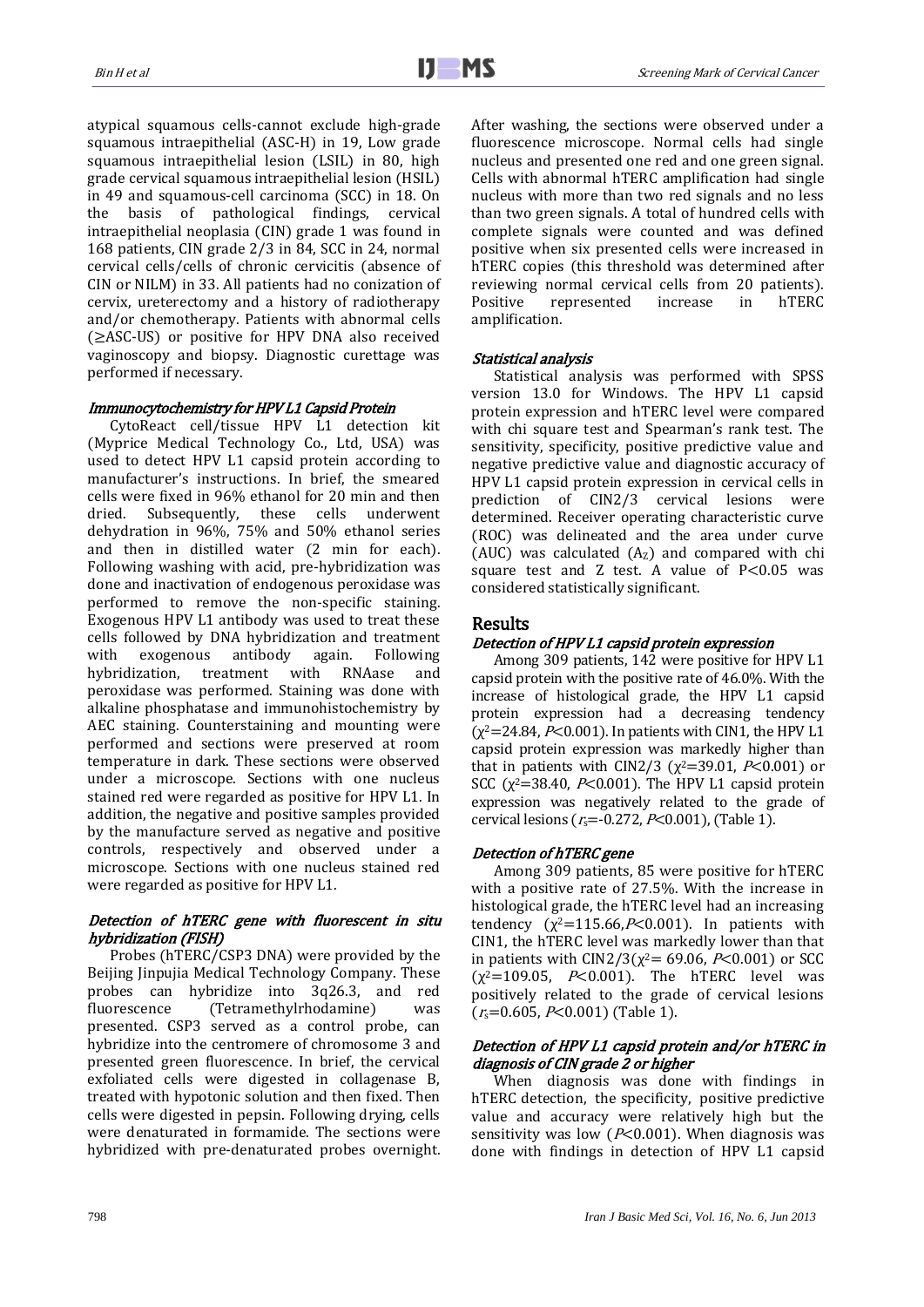|  |  |  |  |  |  |  | <b>Table 1.</b> HPV L1 capsid protein expression and hTERC gene in cervical cells |
|--|--|--|--|--|--|--|-----------------------------------------------------------------------------------|
|--|--|--|--|--|--|--|-----------------------------------------------------------------------------------|

|                  |      |          | HPV L1 capsid protein | hTERC    |              |  |
|------------------|------|----------|-----------------------|----------|--------------|--|
| Pathology        | Case | Positive | Positive              | Positive | Positive     |  |
|                  |      | case     | Rate $(\% )$          | case     | Rate $(\% )$ |  |
| <b>NILM</b>      | 33   |          | 27.3                  |          | 6.1          |  |
| CIN <sub>1</sub> | 168  | 112      | 66.7                  | 13       | 7.7          |  |
| CIN2/3           | 84   | 21       | 25.0a                 | 46       | 54.8a        |  |
| SCC              | 24   |          | 0.0 <sup>a</sup>      | 24       | 100.0a       |  |

 $aP<0.001$  vs CIN1 group

Table 2. Detection of HPV L1 capsid protein and hTERC in diagnosis of CIN grade 2 or higher

|            | Sensitivity (%) | Specificity $(\%)$ | PPV (%)         | (0/0)<br><b>NPV</b> | Accuracy $(\% )$ | Az    |
|------------|-----------------|--------------------|-----------------|---------------------|------------------|-------|
| ыı         | $80.6**$        | $60.2**$           | $52.1**$        | 85.2                | $67.3***$        | 0.704 |
| hTERC      | 64.8            | 92.5               | 82.4            | 83.0                | 82.8             | 0.782 |
| $L1+hTERC$ | 89.8**          | 55.7**             | につ つ**<br>J 4.4 | $91.1*$             | $67.7**$         | 0.714 |

\*P<0.05, \*\*P<0.001 vs hTERC

protein and hTERC, the negative predictive value was relatively high ( $P<0.05$ ). When diagnosis was done with findings in detection of HPV L1 capsid protein, hTERC and HPV L1 capsid protein+ hTERC, the AUC was 0.704, 0.782 and 0.714, respectively, and they could be used to diagnose the CIN grade 2 or higher ( $P<0.001$ ). However, z test confirmed that there was no difference in the screening of cervical cancer  $(P>0.05)$  (Table 2).

#### Correlation of cervical lesions with HPV L1 capsid protein expression and hTERC

The HPV L1 capsid protein expression and hTERC had four combining forms:  $L1(+)/hTERC(+)$ ,  $L1(+)/hTERC(-)$ ,  $L1(-)/hTERC(+)$  and  $L1$  (-)/hTERC (-). In patients with CIN1, the proportion of patients with  $L1(-)/hTERC(+)$  was lower than that in patients with CIN2/3( $\chi^2$ =14.628,P<0.001) or SCC ( $\chi^2$ =159.427,  $P<0.001$ ). The L1(-)/hTERC(+) was positively related to the grade of cervical lesions ( $P<0.001$ ), but  $L1(+)/hTERC(-)$  and  $L1(-)/hTERC(-)$  were negatively associated with the grade of cervical lesions ( $P<0.001$ ). In addition, the constituent ratio of different forms was related to the grade of cervical lesions. The constituent ratio of  $L1(-)/hTERC$  (-) $\rightarrow L1(+)/hTERC$  $(-)$  → L1(+)/hTERC(+) → L1 (-)/hTERC(+) had an increasing tendency with the increase in the grade of cervical lesions ( $\chi^2$ =189.84,P<0.001)(Table 3).

#### **Discussion**

The incidence of cervical cancer is increasing gradually in the developing countries, and early examination and early diagnosis of cervical cancer and precancerous lesions play an important role in clinical practice (15-19). Increasing attention has been paid to the role of HPV L1 capsid protein in the early diagnosis of cervical cancer (20-23). In the present study, the positive rate of HPV L1 capsid protein decreased with the increase in histological grade. In CIN1 patients, the HPV L1 capsid protein expression was higher than that in patients with CIN2/3 or SCC. These findings suggest that the expression of HPV L1 capsid protein is lost in CIN2/3 and SCC. HPV L1 is the major capsid protein of HPV (9, 24-26) and is expressed in early replication. When the HPV DNA is integrated into host DNA, the expression of HPV L1 capsid protein is lost in proliferative cells, and HPV L1 capsid protein is also a main target antigen inducing immune response following HPV infection (27-32). Our results showed that HPV L1 expression was negatively related to the grade of cervical lesions, which indirectly confirmed that the deficiency of HPV L1 was attributed to the progression of cervical lesions. McMurry et al (33) and Hagensee et al (34) explained that the loss of HPV L1 expression in early transformation phase could lead to an ineffective stimulation of immune response. Thus, the loss of HPV L1 expression may compromise the cellular immunity inducing the progression of cervical lesions. Thus, HPV L1 can be used as a biomarker in early examination and prediction of cervical lesions. hTERC locates at 3q26 chromosome region and encodes hTR which is a template in the synthesis of telomeric repeat and a

Table 3. Different combining forms of HPV L1 and hTERC in different cervical lesions (%)

| Pathology        | L1-/hTERC-       | $L1+/hTERC-$     | $L1+/hTERC+$ | $L1$ -/hTERC+       |
|------------------|------------------|------------------|--------------|---------------------|
| <b>NILM</b>      | 22(66.7)         | 9(27.3)          | 0(0.0)       | 2(6.0)              |
| CIN <sub>1</sub> | 52(30.9)         | 103(61.3)        | 10(6.0)      | 3(1.8)              |
| CIN2/3           | 27(32.1)         | 11(13.1)         | 10(11.9)     | 36(42.9)            |
| SCC              | $0(0.0^{\circ})$ | $0(0.0^{\circ})$ | 0(0.0)       | $24(100.0^{\circ})$ |
| Total            | 101(32.7)        | 123(39.8)        | 20(6.5)      | 65(21.0)            |
| $x^2$            | 29.213           | 75.468           | 8.114        | 156.106             |
| P                | < 0.001          | < 0.001          | < 0.05       | < 0.001             |
| $r_{\rm s}$      | $-0.222$         | $-0.339$         | 0.083        | 0.612               |
| D                | < 0.001          | < 0.001          | >0.05        | < 0.001             |

 $aP<0.001$  vs CIN1

*Iran J Basic Med Sci, Vol. 16, No. 6, Jun 2013* 799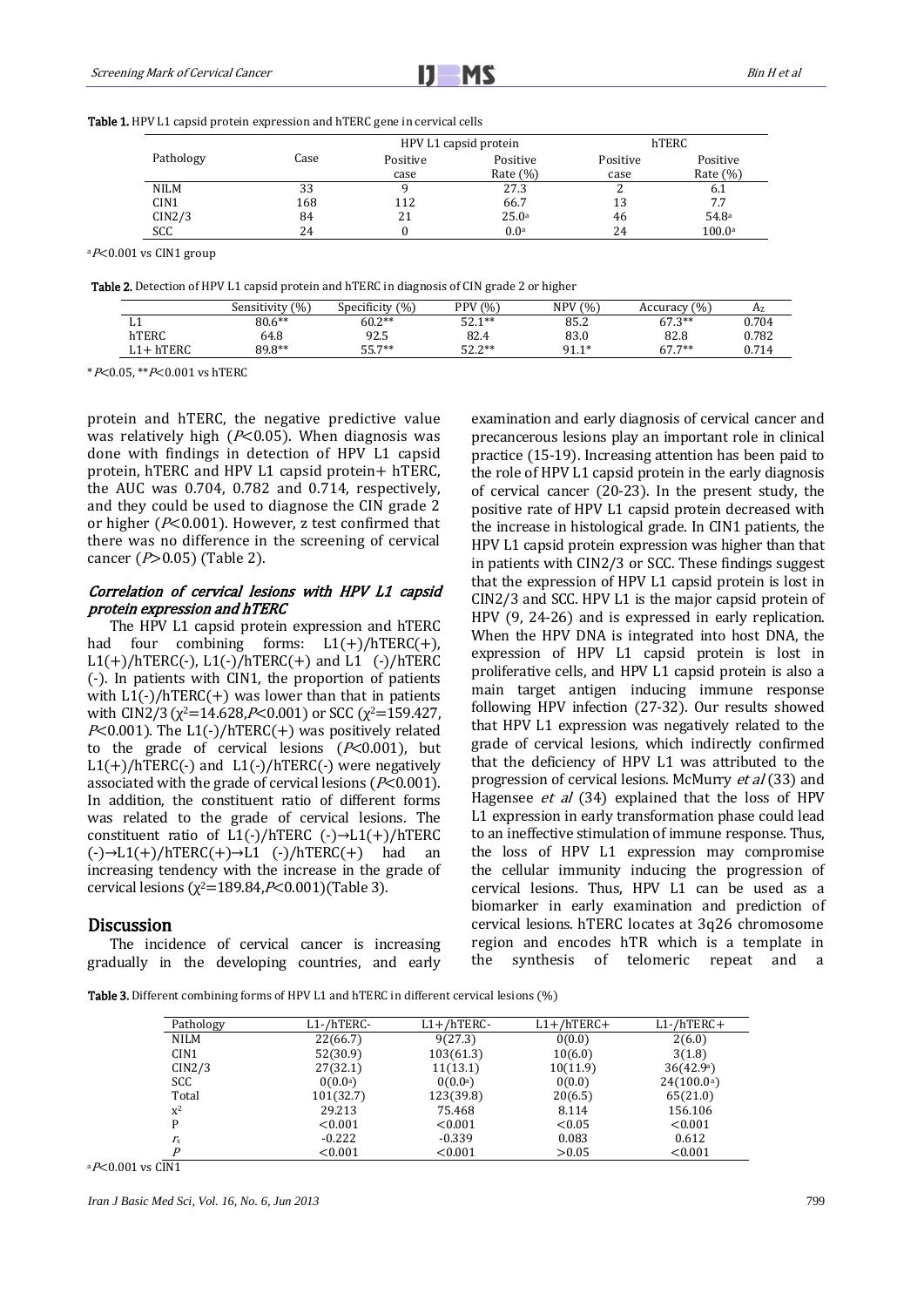core component in maintenance of telomerase activity. In the progression of cervical cells from atypical dysplasia to cervical cancer, the amplification of hTERC is almost inevitable and has been a promising candidate gene of atypical canceration of cervical cells (35). Our findings indicated the hTERC was positively related to the grade of cervical lesions, and the hTERC level increases with the increase in histological grade of cervical lesions. This also suggests that hTERC is a tumor marker in the malignant transformation of cervical intraepithelial neoplasia cells. Thus, hTERC can be used as a biomarker for the early diagnosis and the prediction of cervical lesions.

In the present study, histological findings served as gold standard and CIN grade two or higher served as positive and CIN grade one or lower as negative. When the diagnosis was performed with findings in hTERC detection alone, the specificity, positive predictive value and accuracy were relatively high, and detection of both HPV L1 capsid protein and hTERC had relatively high negative predictive value. Thus, the diagnostic value of detection of HPV L1 capsid protein and/or hTERC was compared with AUC of ROC. Results showed that the detection of HPV L1 capsid protein and/or hTERC could be used in the diagnosis of CIN gradetwo or higher, but the detection of both HPV L1 capsid protein and hTERC did not further increase the accuracy. This may be attributed to the negative for HPV L1 protein which reflects two statuses of viral DNA: viral DNA was integrated into host DNA resulting in malignant transformation; latent infection or absence of viral replication. This may also explain why the specificity and accuracy of HPV L1 capsid protein detection were lower than those of hTERC detection alone.

In addition, our results also revealed that L1  $(-)/hTERC(+)$  was positively related closely to the grade of cervical lesions ( $r_s$ =0.612, $P$ <0.001). In CIN1 patients, the proportion of  $L1(-)/hTERC(+)$  patients was lower than that in patients with CIN2/3 (42.9%) or SCC (100%), and this was the unique form in SCC patients. This indicates the loss of HPV L1 expression, and hTERC amplification plays an important role in the progression of cervical lesions.  $L1(-)/hTERC(+)$  also demonstrates that the HPV DNA has been integrated into host genome, and loss of HPV L1 expression and hTERC amplification may predict a high risk for cervical cancer.  $L1(+)/hTERC(+)$  was only found in CIN patients but not in SCC patients and those with normal cervical cells or chronic cervicitis.  $L1(+)/hTERC(+)$  means the presence of hTERC amplification, replication of HBP DNA, synthesis of HPV L1 and assembly of virosome. This form predicts high infectivity but can not be used to differentiate low grade from high grade. Thus, under the condition of  $L1(+)/hTERC(+)$ , the grade of cervical lesions are uncertain.  $L1(+)/hTERC(-)$  was found in patients with normal cervical cells or chronic cervicitis or CIN1 or CIN2/3 but not in those with SCC. This implies that the HPV replication can induce cellular immunity but not hTERC amplification.  $L1(+)/hTERC(-)$  was negatively related to the grade of cervical lesions ( $r_s = -0.339$ ,  $P < 0.001$ ), and thus patients with  $L1(+)/hTERC(-)$  are regarded as having low risk for cervical cancer. L1(-)/hTERC(-) was not found in SCC patients. L1(-)/hTERC(-) means latent HPV infection, no or low HPV replication and no hTERC amplification. L1 (-)/hTERC(-) was negatively associated with the grade of cervical lesions ( $r_s$ =-0.222,  $P$ <0.001) and patients with L1(-)/hTERC(-) can be regarded as having low risk. The L1/hTERC expression was in the following order with the increase in grade of cervical lesions:  $L1(-)/hTERC(-),$   $L1(+)/hTERC(-),$  $L1(+)/hTERC(+)$  and  $L1(-)/hTERC(+)$ , which also reflects the progression of cervical lesions. Thus, we speculate that patients with  $L1(-)/hTERC(+)$  and CIN1 or lower should be closely monitored and cytological examination and biopsy may be regularly performed. For patients with L1(-)/hTERC(-) or  $L1(+)/hTERC$  (-) and CIN grade 1 or lower, the interval of follow up can be prolonged. For patients with  $L1(-)/hTERC(-)$  or  $L1(+)/hTERC(-)$  and CIN grade 2/3, physicians should be cautious about overdiagnosis and over-treatment. The findings in the present study required to be further confirmed in further studies.

## Conclusion

The expression of HPV L1 capsid protein reduced with the increase of the histological grade of cervical cells and was negatively related to the grade of cervical lesions. However, the expression of hTERC increased with the increase of the histological grade and positively associated with the grade of cervical lesions. HPV L1 capsid protein and hTERC gene may serve as markers for the early diagnosis and prediction of cervical lesions. The increase in L1/hTERC ratio reflects the progression of cervical lesions to a certain extent.

#### Acknowledgment

The results described in this paper were part of student thesis. The study was supported by the grant from Shenzhen Science and Technology Bureau (No. 201003074).

#### References

1. Dehn D, Torkko KC, Shroyer R. Human papillomavirus testing and molecular markers of cervical dysplasia and carcinoma. Cancer 2007; 111:1-14.

2. Yoshida T, Sano T, Kanuma T, Owada N, Sakurai S, Fukuda T, et al. Immunochemical analysis of HPV L1 capisid protein and p16 protein in liquid-based cytology samples from uterine cervical lesions. Cancer 2008; 114:83-88.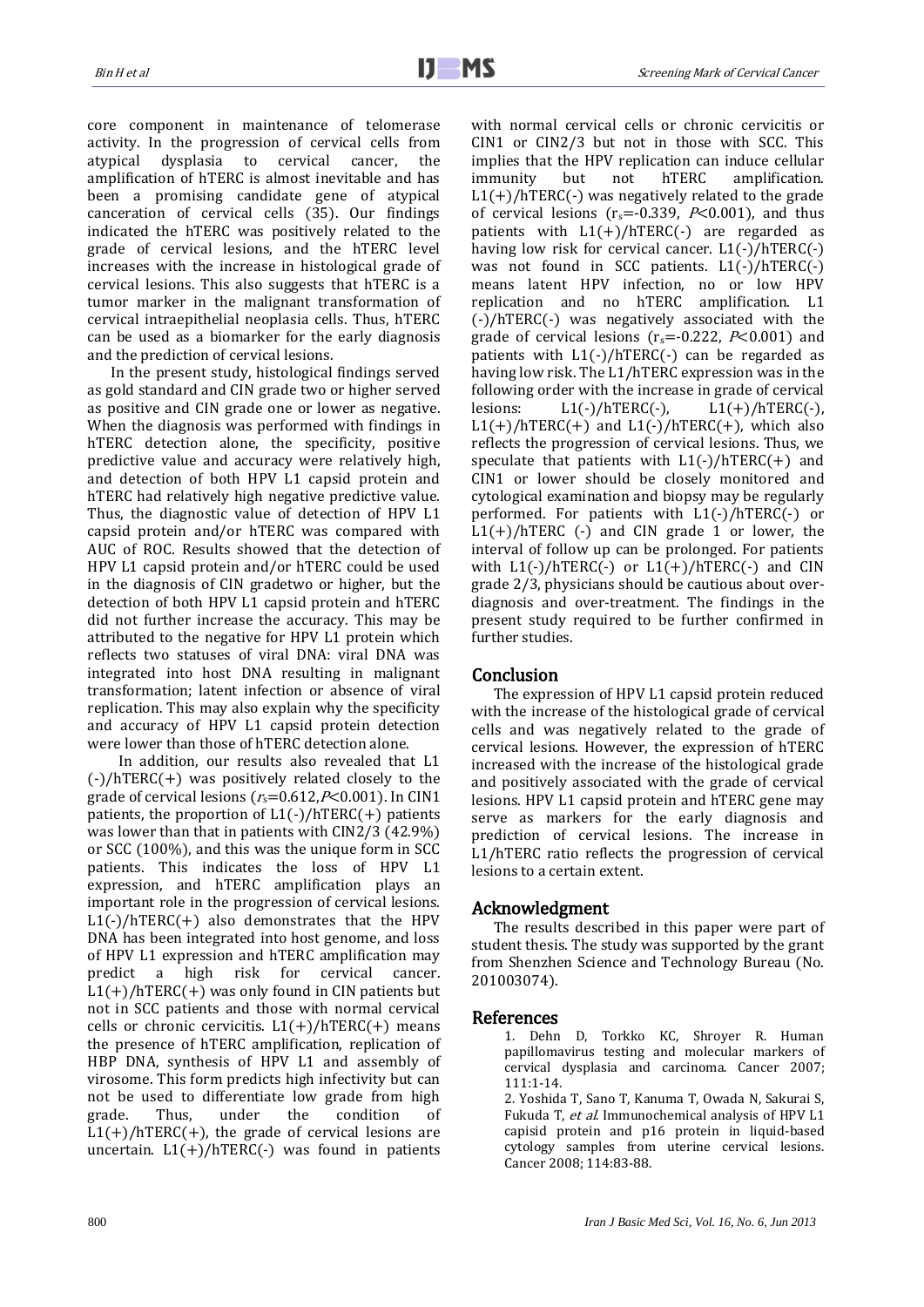3. Khadem GN, Meshkat Z. Preventive and therapeutic vaccines against human papillomaviruses associated cervical cancers. Iran J Basic Med Sci 2012; 15:585- 601.

4. Melnikow J, Nuovo J, Willan AR, Chan BK, Howell<br>LP. Natural history of cervical quamous Natural history of cervical quamous intraepithelial lesions: a meta-analysis. Obstet Gynecol 1998; 92:727-735.

5. Huh WK. Human papillomavirus infection: a concise review of natural history. Obstet Gynecol 2009; 114:139-143.

6. Roden R, Wu TC. How will HPV vaccines affect cervical cancer? Nat Rev Cancer 2006; 6:753-763.

7. Rauber D, Mehlhorn G, Fasching PA, Beckmann MW, Ackermann S. Prognostic significance of the detection of the human papillomavirus L1 protein in smears of mild to moderate cervical intraepithelial lesions. Eur J Obste Gynecol Reprod Biol 2008; 140:58-262.

8. Lee H, Lee KJ, Jung CK, Hong JH, Lee YS, Choi YJ, et al. Expression of HPV L1 capsid protein in cervical specimens with HPV infection. Diagn Cytopathol 2008; 36(12):864-867.

9. Arafa M, Boniver J, Delvenne P. Detection of HPVinduced cervical(pre)neoplastic lesions.A tissue microarry(TMA) study. Appl Immunohistochem Mol Morphol 2008; 6:422-432.

10. Hilfrich R, Hariri J. Prognostic relevance of human papillomavirus L1 capsid protein detection within mild and moderate dysplastic lesions of the cervix uteri in combination with p16 biomarker. Anal Quant Cytol Histol 2008; 3:78-82.

11. Hopman AH, Theelen W, Hommelberg PP, Kamps MA, Herrington CS, Morrison LE, et al. Genomic intergration of oncogenic HPV and gain of the human telomerase gene TERC at 3q26 are strongly associated events in the progression of uterine cervical dysplasia to invasive cancer. J Pathol 2006; 10:412-419.

12. Nowak T, Januszkiewicz D, Zawada M, Pernak M, Lewandowski K, Rembowska J, et al. Amplification of hTERT and hTERC genes in leukemic cells with high expression and activity of telomerase. Oncol Rep 2006; 16:301-305.

13. Cao Y, Bryan TM, Reddel RR. Increased copy number of the TERT and TERC telomerase subunit genes in cancer cells. Cancer Sci 2008; 99:l092-l099.

14. Kawai K, Yaginuma Y, Tsuruoka H, Griffin M, Hayashi H, Ishikawa M. Telomerase activity and human papillomavirus (HPV) infection in human uterine cervical cancers and cervical smears. Eur J Cancer 1998; 34:2082-2086.

15. Ferenzy A, Franco E. Persistent human papillomavirus infection and cervical neoplasia. Lancet Oncol 2002; 3:11-6.

16. James MA, Lee JH, Klingelhutz ZM. Human papillomavirus type 16 E6 activates NF-kappaB, induces cIAP-2 expression, and protects against apoptosis in a PDZ binding motif-dependent manner. J Virol 2006; 80:5301-5307.

17. Ferber MJ, Montoya DP, Yu C, Aderca I, McGee A, Thorland EC. Integrations of the hepatitis B virus (HBV) and human papillomavirus (HPV) into the human telomerase reverse transcriptase (hTERT) gene in liver and cervical cancers. Oncogene 2003; 22:3813-3820.

18. Heselmeyer-Haddad K, Janz V, Castle PE, Chaudhri N, White N, Wilber K, et al. Detection of genomic amplification of the human telomerase gene (hTERC) in cytologic specimens as a genetic test for the diagnosis of cervical dysplasia. Am J Pathol 2003; 163:1405-16.

19. Caraway NP, Khanna A, Dawlett M, Guo M, Guo N, Lin E, Katz RL. Gain of the 3q26 region incervicovaginal liquid-based pap preparations is associated with squamous intraepithelial lesions and squamous cell carcinoma. Gynecol Oncol 2008; 110:37-42.

20. Münger K, Baldwin A, Edwards KM, Hayakawa H, Nguyen CL, Owens M, et al. Mechanisms of human papillomavirus-induced oncogenesis. J Virol 2004; 78:1145l-11460.

22. Rao PH, Arias-Pulido H, Lu XY, Harris CP, Vargas H, Zhang FF, et al. Chromosomal amplifications, 3q gain and deletions of 2q33-q37 are the frequent genetic changes in cervical carcinoma. BMC Cancer 2004; 4:5.

23. Wilting SM, de Wilde J, Meijer CJ, Berkhof J, Yi Y, van Wieringen WN, et al. Integrated genomic and transcriptional profiling dentifies chromosomal loci with altered gene expression in cervical cancer. Genes Chromosomes Cancer 2008; 47:890-905.

23. Sugita M, Tanaka N, Davidson S, Sekiya S, Varella-Garcia M, West J, et al. Molecular definition of a small amplification domain within 3q26 in tumors of cervix, ovary, and lung. Cancer Genet Cytogenet 2000; l17:9-18.

24. Andersson S, Wallin KL, Hellström AC, Morrison LE, Hjerpe A, Auer G, et al. Frequent oin of the human telomerase gene,I1ERC at 3q26 in cervical adenocareinomas. Br J Cancer 2006; 95:33l-338.

25. Nakano K, Watney E, McDougall JK. Telomerose activity and expression of telomerase RNA component and telomerase catalytic subunit genein cervical cancer. Am J Pathol 1998; 153:857-864.

26. Allen DG, White DJ, Hutchins AM, Scurry JP, Tabrizi SN, Garland SM, et al. Progressive genetic abetrations detected by comparative genomic hybridization in squamous cell cervical cancer. Br J Cancer 2000; 83:1659-1663.

27. Caraway NP, Khanna A, Dawlett M, Guo M, Guo N, Lin E, Katz RL. Gain of the 3q26 region in cervicovaginal liquid-based pap preparations is associated with squamous intraepithelial lesions and squamous cell carcinoma. Gynecol Oncol 2008; 110:37-42.

28. Kokalj-Vokac N, Kodric T, Erjavec-Skerget A, Zagorac A, Takac I. Screening of TERC gene amplification as an additional genetic diagnostic test in detection of cervical preneoplastic lesions. Cancer Genet Cytogenet 2009; 195:19-22.

29. Alameda F, Espinet B, Corzo C, Muñoz R, Bellosillo B, Lloveras B, et al. 3q26 (hTERC) gain studied by fluorescence in situ hybridization as a persistenceprogression indicator in low-grade squamous intraepithelial lesion cases. Hum Pathol 2009; 40:1474-1478.

30. Sui W, Ou M, Dai Y, Chen J, Lan H, Yan Q, et al. Gain of the human telomerase RNA gene TERC at 3q26 is strongly associated with cervical intraepithelial neoplasia and carcinoma. Int J Gynecol Cancer 2009; 9:1303-1306.